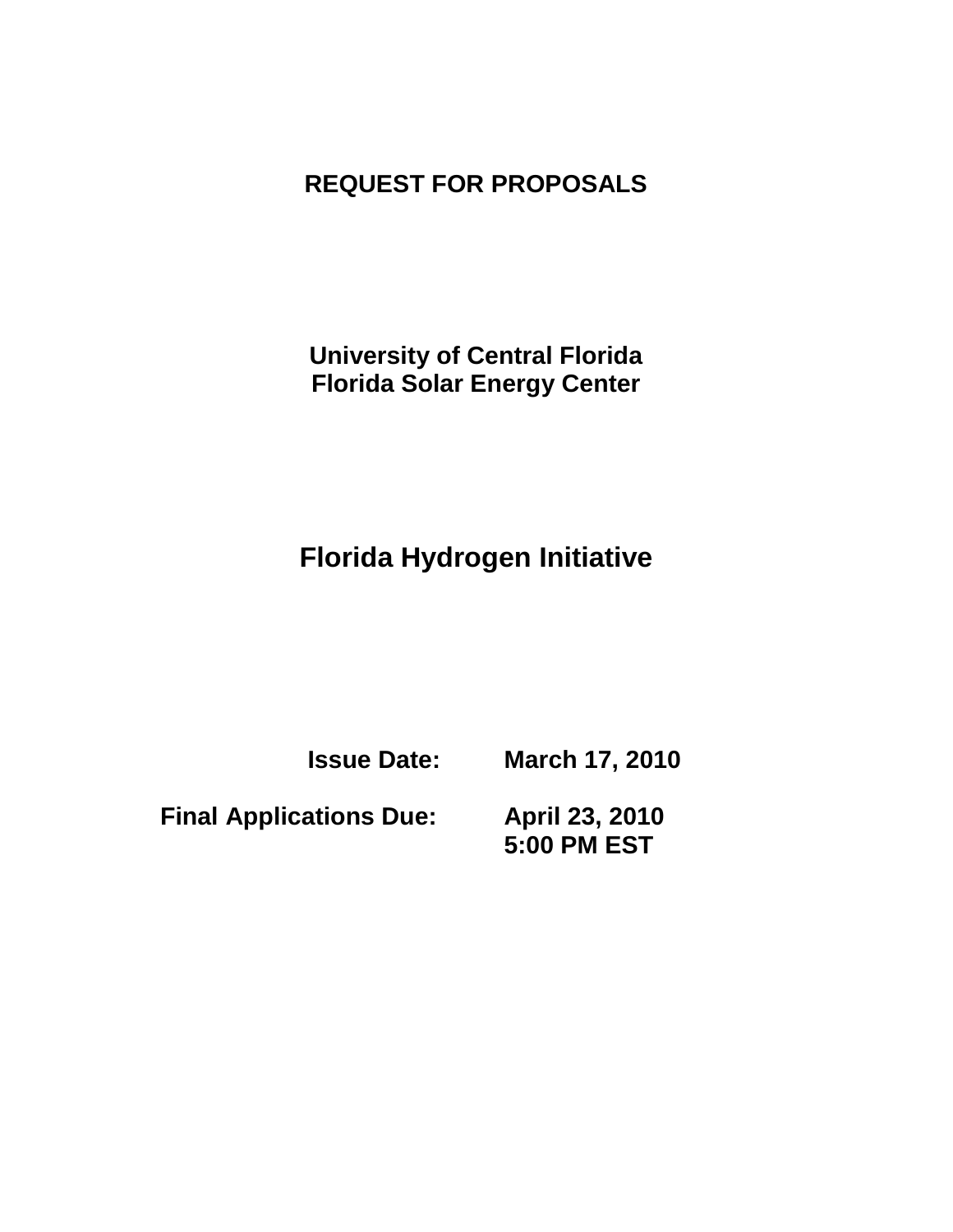### **PART I – FUNDING OPPORTUNITY DESCRIPTION**

# **A. BACKGROUND**

The Florida Hydrogen Initiative (FHI) is a U.S. Department of Energy (DOE) funded hydrogen and fuel cell program managed by the Florida Solar Energy Center (FSEC) and the University of Central Florida (UCF). At the present time, this effort has about \$1.5 million in funds that are to be awarded in competitive projects. For these proposals, DOE Golden has required that proposals be openly solicited and then be evaluated on a competitive basis. The only restriction on these funds is that FSEC/UCF is not eligible for funding.

#### **SCOPE OF ANNOUNCEMENT**

The goal of the Florida Hydrogen Initiative is to move Florida to the forefront of the nation's hydrogen economy. The Florida Hydrogen Initiative will use its resources to aid the development of a Florida-based hydrogen and fuel cell industry thereby establishing Florida as the cornerstone of a southeastern hydrogen and fuel cell hub and aiding the U. S. Department of Energy in its hydrogen and fuel cell programs and goals.

FHI seeks to develop Florida's hydrogen and fuel cell infrastructure by:

- Creating partnerships for applied technology demonstration projects throughout the state;
- Sponsoring research and development in the production, storage and use of hydrogen and in the use and application of fuel cells;
- Facilitating technology transfer between the public and private sectors to create, build, and strengthen high-growth potential, high technology companies;
- Demonstrate industrial support or potential for widespread applications;
- Develop unique hydrogen/fuel cell university level education programs.

UCF/FSEC will receive proposals in support of the above objectives. The research, development or demonstration projects to be funded will also be guided by the above FHI objectives and the 2010 and 2015 targets described in the U. S. Department of Energy's *Hydrogen, Fuel Cells & Infrastructure Technologies Program – Multi-year Research, Development and Demonstration Plan* or the latest version (See **<http://www1.eere.energy.gov/hydrogenandfuelcells/mypp/>**).

This RFP is open to all individuals/institutions/industries/organizations requesting it.

See: <http://www.fsec.ucf.edu/go/fhi-rfp>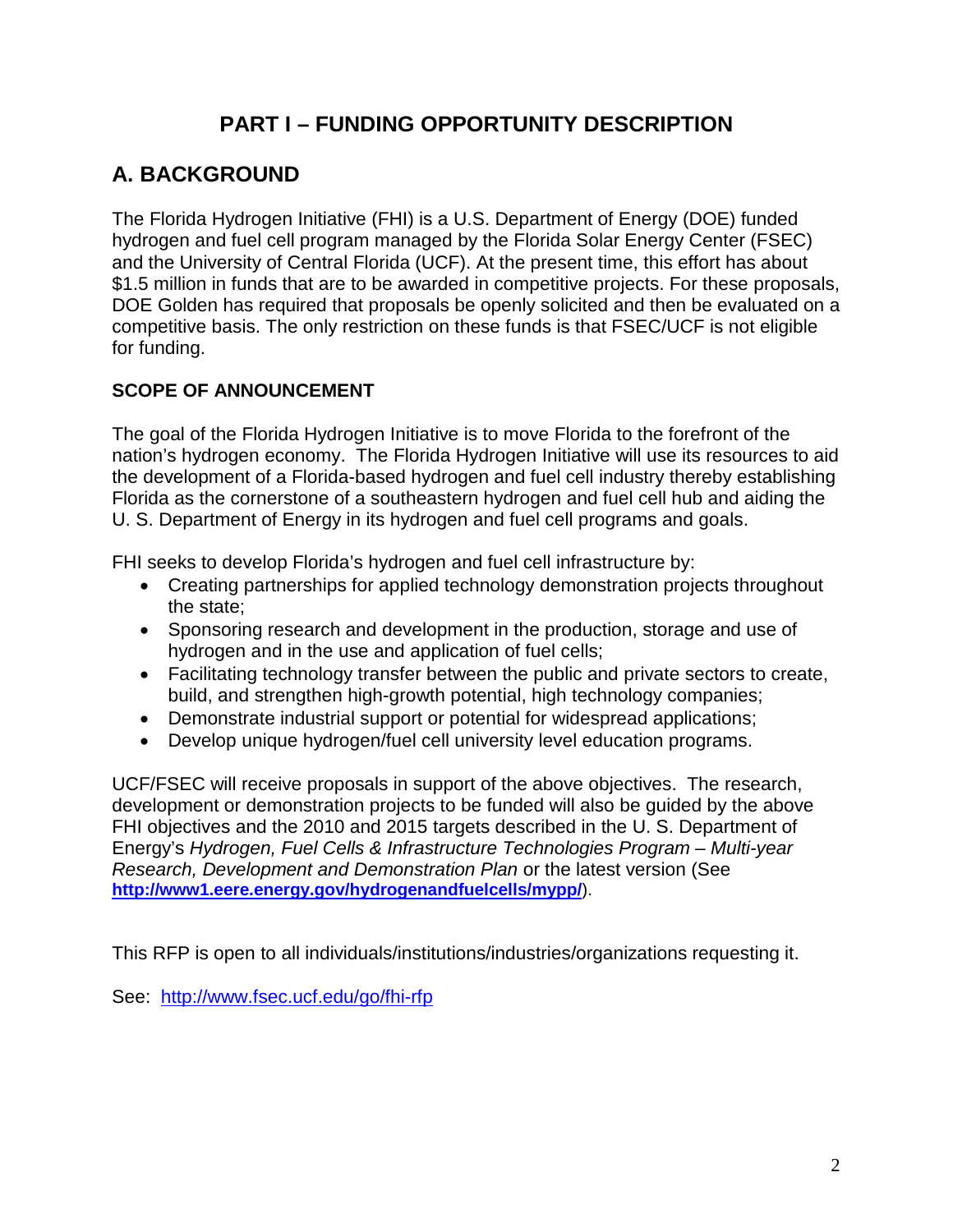### **PART II – AWARD INFORMATION**

### **A. TYPE OF AWARD INSTRUMENT**

The University of Central Florida (UCF) will issue a contract to the selected awardees. This contract will be subject to the State of Florida regulations through UCF and to DOE regulations.

### **B. ESTIMATED FUNDING**

A total of approximately \$1,500,000 of DOE funds is to be available for awards under this announcement. Please see cost share requirements in Part III-B below.

### **C. EXPECTED NUMBER OF AWARDS**

UCF anticipates making 3-6 awards under this announcement, depending on the size of the awards.

# **D. ANTICIPATED AWARD SIZE**

UCF has no limits or restrictions on the actual size. The awards may be adjusted depending on the funds available, number of awards, technical merit review, and program policy review.

# **E. PERIOD OF PERFORMANCE**

The time period of the proposed project may be up to two years in length. A July 1, 2010 start date may be assumed. It is noted that the present UCF contract has an end date of December 1, 2011. However, a two-year time extension has been requested of DOE and the extension is expected to be approved.

# **F. QUESTIONS**

Any questions, about the RFP should be sent to D. Block at [block@fsec.ucf.edu.](mailto:block@fsec.ucf.edu) Answers, if any, will be posted on the FSEC blog at: <http://www.fsec.ucf.edu/go/fhi-rfp>

# **PART III – ELIGIBILITY INFORMATION**

# **A. ELIGIBLE APPLICANTS**

All types of domestic applicants are eligible to apply. UCF/FSEC is not eligible to be an applicant or part of another proposal.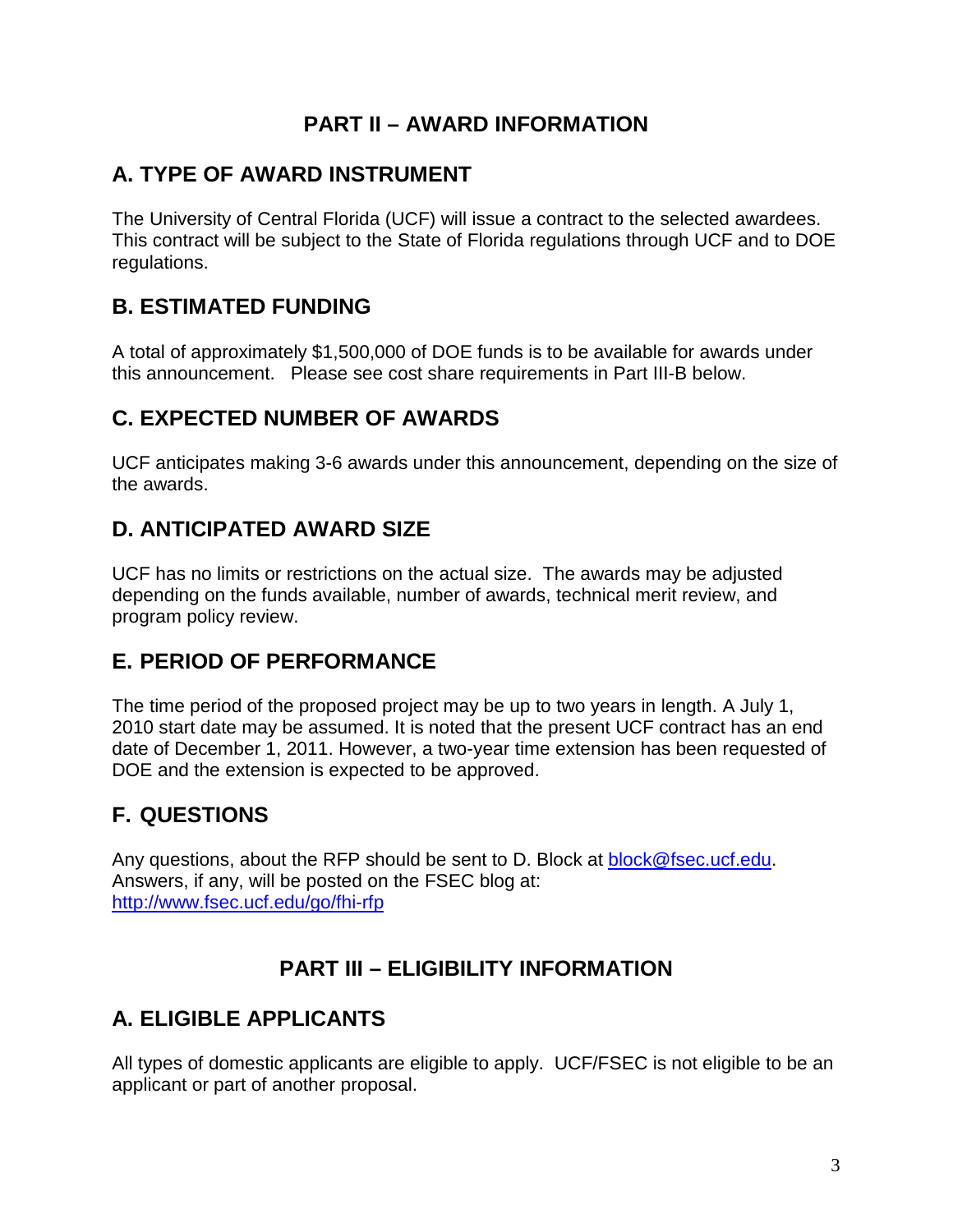### **B. COST SHARING**

The cost share must be at least 20% for R & D projects and 50% for demonstration projects of the total allowable costs (i.e. the sum of the DOE share and the recipient share of allowable costs equals the total allowable cost of the project). Cost share funds must come from non-Federal sources. Provide cost share commitment letter(s) from each cost share source including third party contributors.

# **PART IV – PROPOSAL AND SUBMISSION INFORMATION**

### **A. CONTENT AND FORM OF PROPOSAL**

You must complete the following forms and any applicable optional forms in accordance with the instructions. All proposals shall be submitted with an organizational letter of commitment.

#### **TECHNICAL PROPOSAL REQUIREMENTS**

The following sections should be included in your technical proposal. The maximum length of the technical proposal is 10 pages.

- **1. Objective** In one to three paragraphs, describe the project objectives and how it relates to the FHI and DOE program. See Part I.B SCOPE OF ANNOUNCEMENT on page 2 for program details.
- **2. Background** No more than one or four paragraphs.
- **3. Approach** In no more than 3 pages, describe proposed approach used to achieve your project goals.
- **4. Benefits for Florida and the Nation** No more than one to five paragraphs, describe how your proposal will enable the DOE-EERE to achieve Hydrogen, Fuel Cells & Infrastructure Technologies Program – Multi-year Research, Deelopment, and Demonstration Plan. See: [http://www1.eere.energy.gov/](http://www1.eere.energy.gov/%20hydrogenandfuelcell/mypp)  [hydrogenandfuelcell/mypp](http://www1.eere.energy.gov/%20hydrogenandfuelcell/mypp) and meet the FHI objectives.
- **5. Statement of Work** Describe the tasks to be done within your proposal project. Use the following format:

**Task 1 – Task Title** – Describe.

**Task 2 – Task Title** – Describe.

**. . .**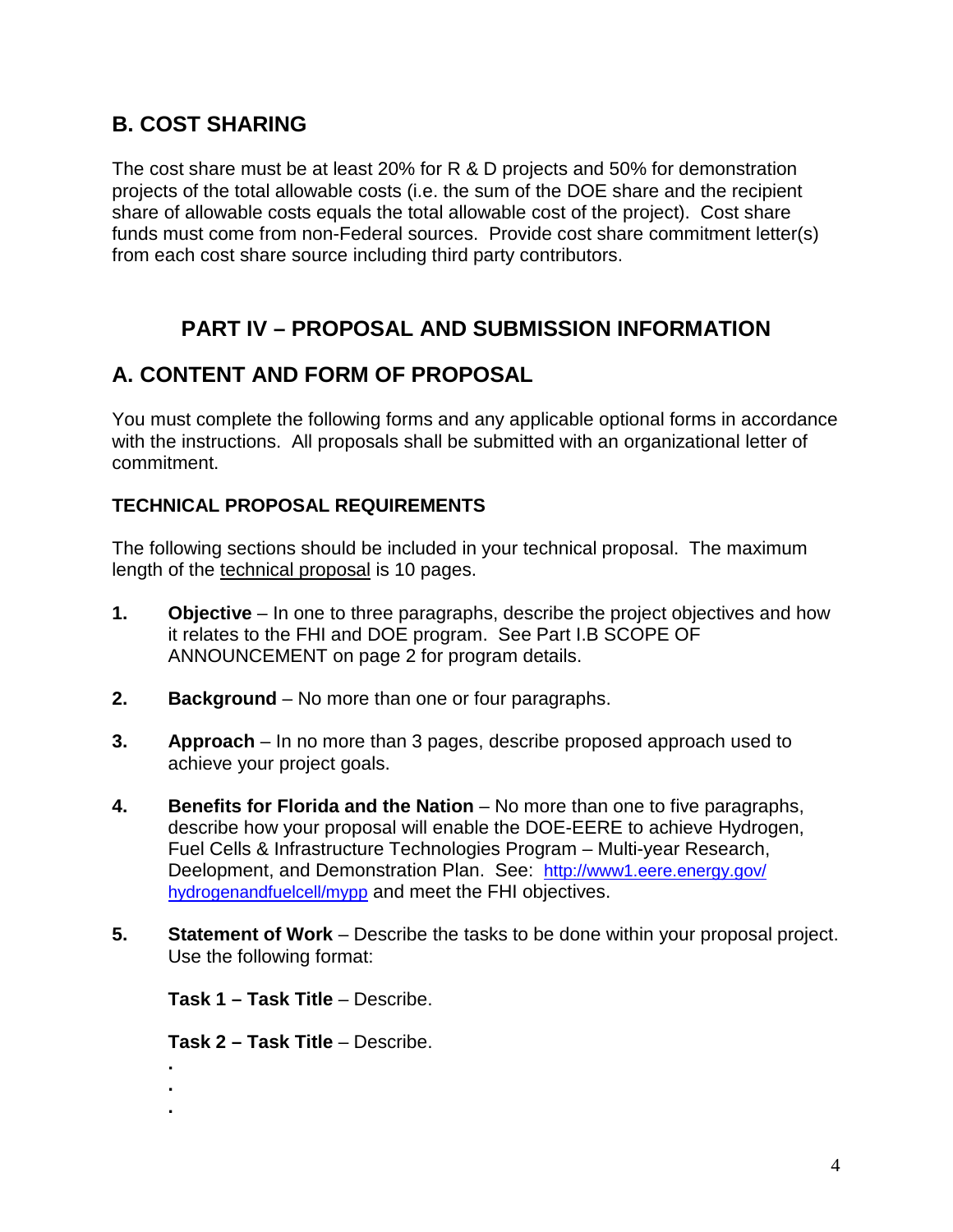**Task X – Reports** – Reports for submission to UCF.

- **6. Relevant Experience** Provide a short description of your (and your partners') relevant experience in the proposed field of work. Describe if this funding can become self-supporting at the conclusion of the program.
- **7. Project Duration** The time period of the proposed project may be up to two years in length. A July 1, 2010 start date may be assumed. It is noted that the present UCF contract has an end date of December 1, 2011. However, a two-year time extension has been requested of DOE and the extension is expected to be approved. The project duration will not count toward the 10 page limit.
- **8. Personnel Resumes** The proposal should include two page resumes for key personnel of the applicant and major participants. (These resumes will not count toward the 10 page limit.)

Please include the above 1-8 sections in your technical proposal. The maximum length for sections 1-6 of the technical proposal is 10 pages. Any additional pages will be discarded. Single space and use 12 size font.

### **B. BUDGET AND PROJECT MANAGEMENT**

In a separate word document, present your proposed projects' budget, project management and personnel resume information. Note that this information will not have a page limit and will not count in the 10 page maximum for the technical proposal.

#### **1. Budget Justification (Field K on the R&R Budget form)**

Describe here the total project cost including a description of the DOE amount and source of the U. S. DOE required cost share – **that is 20% and 50% of the total project cost for the R&D type and Demo type projects, respectively. Be sure to state in the proposal whether the project is a R&D or demo effort.**

Provide supporting information for the following costs, including justification of need, basis or method of estimating costs, and relevant calculations (See R&R Budget instructions): personnel and fringe benefits; equipment; domestic and foreign travel; participant/trainees; material and supplies; publication; consultant services; computer services; subaward/consortium/contractual (specifically, provide the proposed budget amounts for each subcontractor individually); equipment or facility rental/user fees; alterations and renovations; and indirect costs. The budget justification must also identify the following information for each third party contributing cost sharing: (1) the name of the organization; (2) the proposed dollar amount to be provided; (3) the amount as a percentage of the total project cost; and (4) the proposed cost sharing – cash, services, or property. Provide any other information you wish to submit to justify your budget request. Attach a single budget justification file for the entire project period in Field K. The file automatically carries over to each budget year. Use DOE SF 424 (R&R) form, if desired.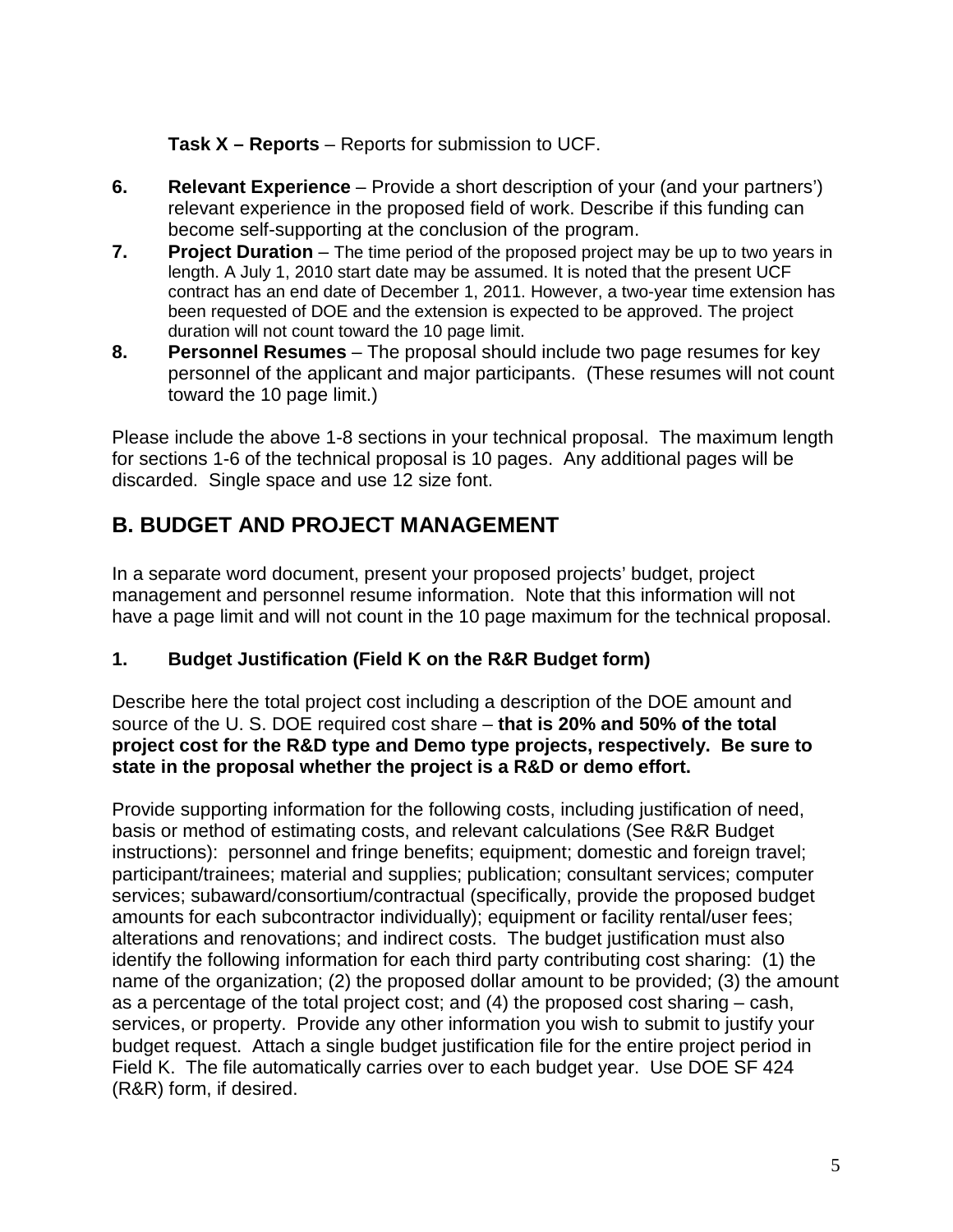#### **2. Project Management**

- Describe how the proposed project will be organized and how the organization will facilitate project success
- Define the roles of the team members, if any
- Describe the approach to managing the team, if any, and ensuring communication among team members

# **C. SUBMISSIONS FROM SUCCESSFUL FINAL PROPOSALS**

If an applicant is selected for negotiation of an award, UCF reserves the right to request additional or clarifying information for any reason deemed necessary, including, but not limited to:

- Indirect cost information
- Other budget information
- Name and phone number of the Designated Responsible Employee for complying with national policies prohibiting discrimination (See 10 CFR 1040.5)
- Representation of Limited Rights Data and Restricted Software, if applicable

### **D. SUBMISSION DATES AND TIMES**

Final proposals must be received by April 23, 2010, no later than 5:00 PM Eastern Time. You are encouraged to transmit your application well before the deadline. **Proposals received after the deadline will not be reviewed or considered for award. Applications must be submitted by e-mail to [busoffice@fsec.ucf.edu.](mailto:busoffice@fsec.ucf.edu) Proposals should be sent to this address only and be clearly marked as an FHI proposal. Do not send your proposal to anyone else at UCF/FSEC.**

### **E. FUNDING RESTRICTIONS**

Costs must be allowable in accordance with the applicable Federal cost principles referenced in 10 CFR part 600.

# **PART V – APPLICATION REVIEW INFORMATION**

### **A. CRITERIA**

**1. Initial Review Criteria**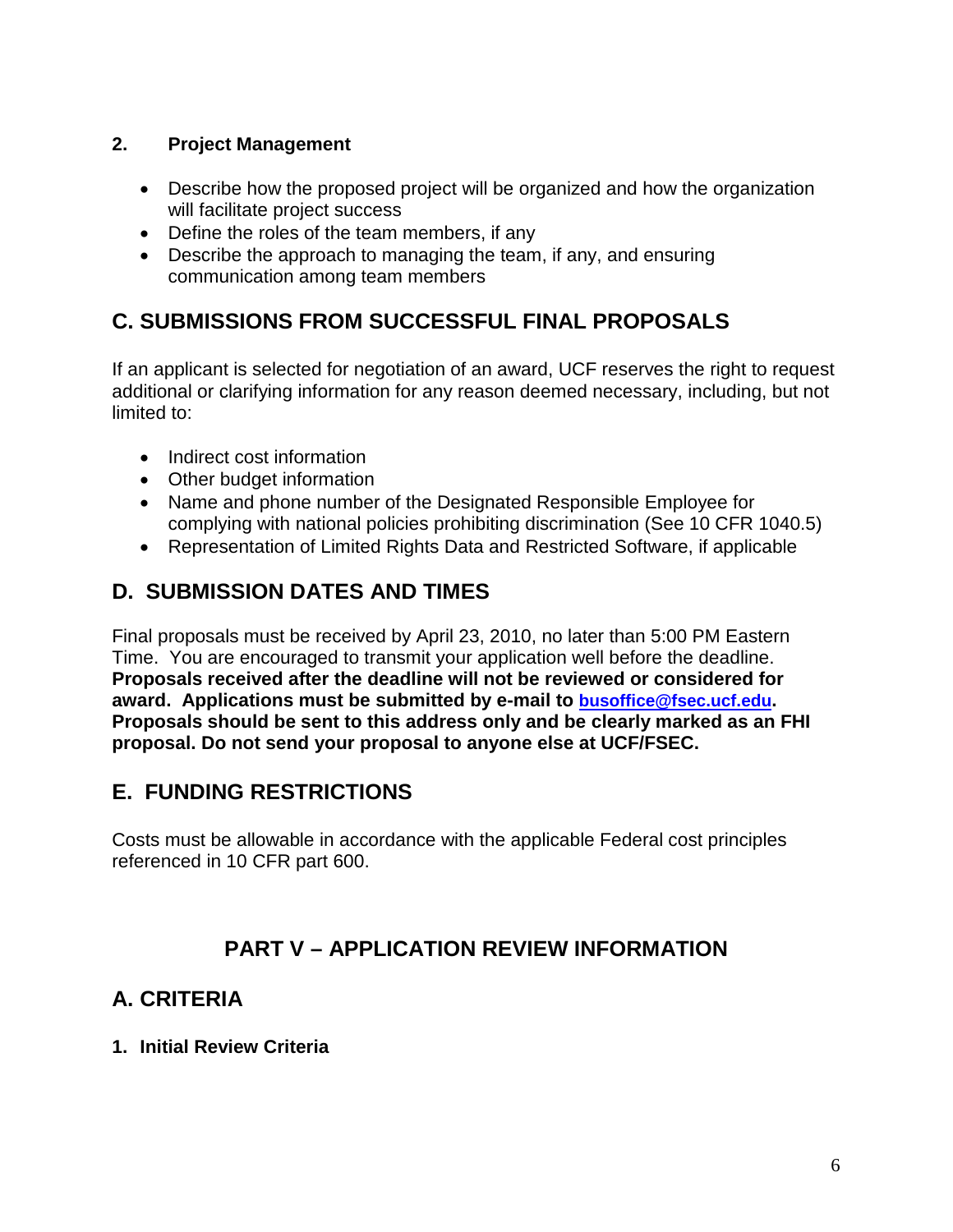Prior to a comprehensive evaluation, an initial review of the applications will be performed by UCF to determine the following: (1) the applicant is eligible for an award; (2) the information required by the announcement has been submitted; (3) the minimum required cost share has been proposed; and (4) the proposal concept is responsive to the objectives of the announcement. If an application fails to meet these requirements, it may be deemed non-responsive and eliminated from further review. For applicants who do not pass the initial review, UCF will provide notice immediately upon completion of the initial review. This notice will consist of the findings of the initial review as determined by UCF/FSEC.

#### **2. Merit Review Criteria**

#### **EVALUATION CRITERIA**

The following evaluation criteria will be used in the comprehensive evaluation of the proposals. For each criterion, the weighting (out of a total of 100%) is indicated to show the relative importance.

**Objective (5 points):** Clear description of the project objectives and how the objectives relate to the DOE program goals.

**Background (10 points):** Demonstrated experience of proposer as related to proposed project.

**Approach (20 points):** Clear description of proposed approach used to achieve project goals.

**Benefits of Florida and the Nation (10 points):** Description on how proposal will enable the DOE-EERE to achieve Hydrogen, Fuel Cells & Infrastructure Technologies Program – Multi-year Research, Development, and Demonstration plan give at [http://www1.eere.energy.gov/hydrogenandfuelcells/mypp/.](http://www1.eere.energy.gov/hydrogenandfuelcells/mypp/)

**Statement of Work (40 points):** Clear presentation of tasks to be done to accomplish the objectives of the proposed project. Is reporting of results included? This project seeks to develop Florida's hydrogen and fuel cell infrastructure by:

- Creating partnerships for advanced applied technology demonstration projects throughout the state;
- Sponsoring advanced research and development in the production, storage and use of hydrogen and in the use and application of advance fuel cells;
- Facilitating technology transfers between the public and private sectors to create, build, and strengthen high-growth potential, high technology companies;
- Have industry support or applications.

**Relevant Experience (15 points):** Description of proposer's relevant experience and personnel in the proposed field of work.

# **B. REVIEW AND SELECTION PROCESS**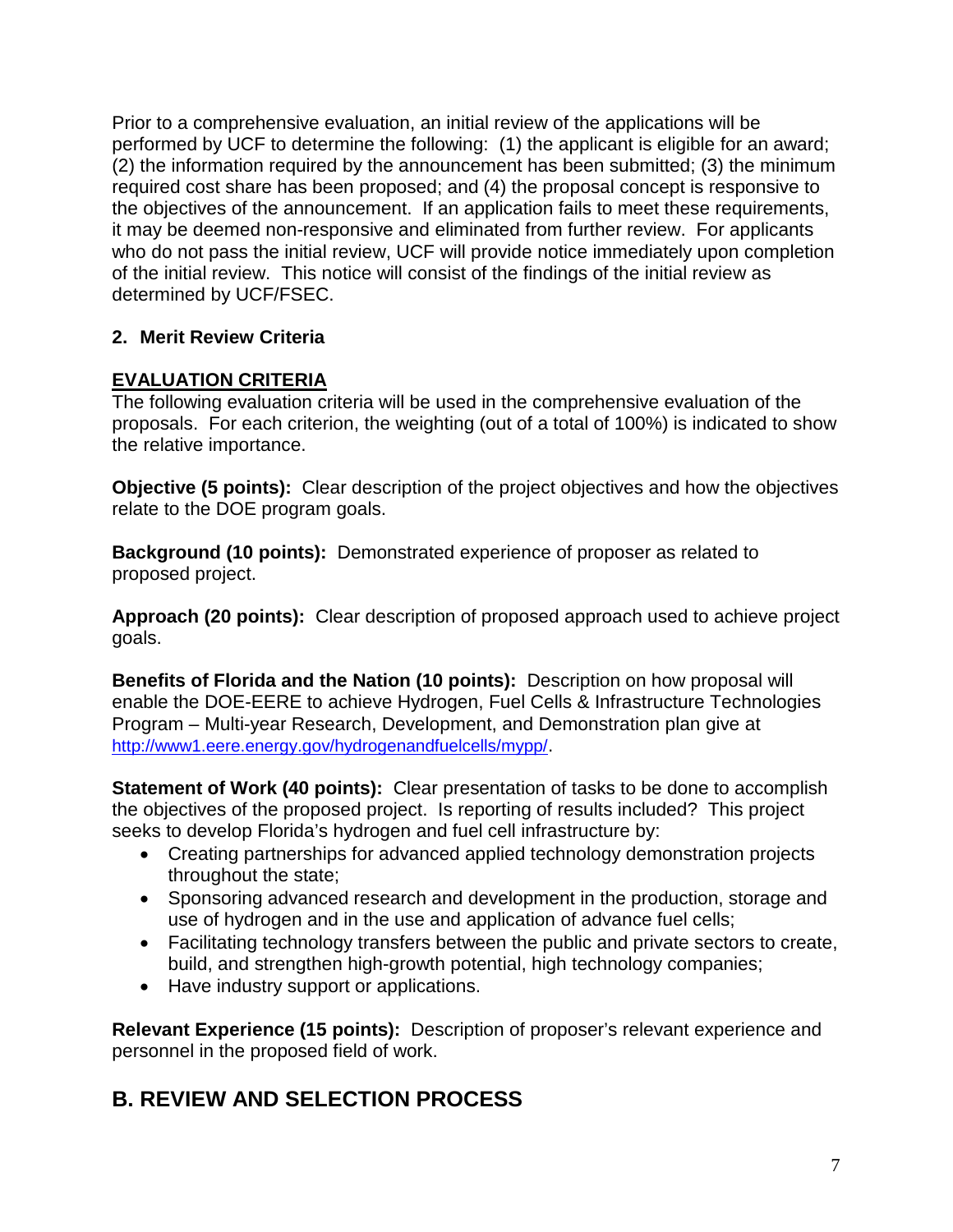#### **1. Merit Review**

A merit review committee composed of 3 to 5 members external to UCF/FSEC will be formed and will make recommendations to the Selection Official as to whether or not each final application is determined to have sufficient technical merit to be considered for funding based exclusively on the technical strengths and weaknesses of the application. The above evaluation criteria (Part V.A.2) will be the basis of the merit review committee selection.

#### **2. Program Policy Factors**

After the technical merit review process is complete, UCF may choose to apply program and policy factors in the selection of RFP recipients. In doing this, UCF reserves the right to select applications of lesser merit than other applications. UCF's goal is to ensure that the selection process results in an effective portfolio of hydrogen and fuel cell projects and provides for an appropriate mix of methods, approaches, concepts and strategies.

Application of the program and policy factors could result in the selection of projects that include:

- Different types and sizes of organizations to assess hydrogen and fuel cell technologies and benefits across a broader range of institutional structures, business models, and operational requirements.
- Diverse topic areas to assess a broader range of potential hydrogen and fuel cell technologies, tools, techniques, concepts, and technical approaches and methods.
- Abilities to further optimize the use of available funds by allowing more applications to be supported or for applications that can be accomplished sooner than the two year period of performance
- Cost share in excess of the minimum required.

#### **3. Selection**

The Selection Official will consider the merit review recommendations, program policy factors, and the amount of funds available in making selection decisions.

#### **4. Discussions and Awards**

UCF may enter into discussions with a selected applicant for any reason deemed necessary, including, but not limited to: (1) the budget is not appropriate or reasonable for the requirement; (2) only a portion of the application is selected for award; (3) UCF needs additional information to determine that the recipient is capable of complying with applicable requirements and regulations; and/or (4) special terms and conditions are